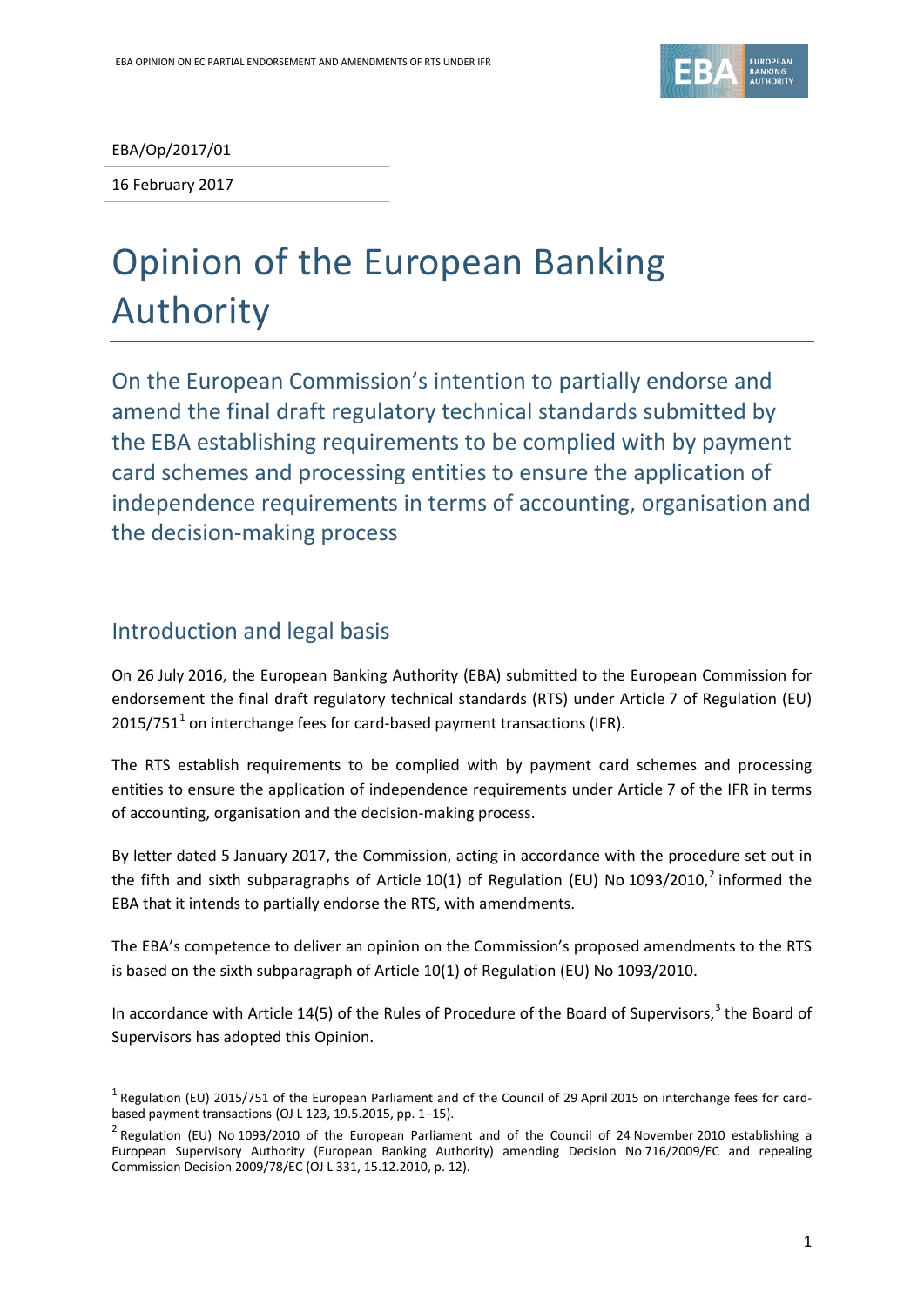

# General comments/proposals

**.** 

The Commission has communicated its intention to endorse Section 2 of the draft RTS, on 'Accounting', but to amend Sections 3 and 4, on 'Organisation' and 'Decision-making process'.

With regard to Sections 3 and 4, the Commission has submitted six proposed amendments:

- a. The Commission disagrees with the proposed derogation for the independence of staff in Section 3 on the basis that it considers it not to be supported by the IFR.
- b. The Commission considers that Article 9 of the RTS does not control the mobility of staff between payment card schemes and processing entities when they are part of the same group; therefore, the Commission proposes to prevent the practice of 'revolving doors' by imposing a two-year ban before senior managers can move from one entity to another.
- c. The Commission has doubts that the schemes can objectively ensure compliance with general benefits arrangements under Article 11(3) of the RTS when terms such as 'appropriate weighted basket' or 'other appropriate weighted index' are used.
- d. The Commission is of the view that the words 'or indirectly' should be added to Article 11(1) and (2) of the RTS.
- e. The Commission is of the view that Article 15 of the RTS does not provide guidance on the content of the code of conduct; therefore, the Commission proposes to subject the code to a review by national authorities and to define enforcement mechanisms.
- f. The Commission is of the view that Article 16 of the RTS lacks criteria that specify under which conditions directorships may be held by the same person at the same time.

By way of general response, the EBA points out that the IFR aims to enhance competition in the internal market for card-based payments, by requiring a qualitative and organisational separation of payment card schemes and processing entities. However, the IFR does not require structural or legal separation. In fact, letter (j) of Article 17 of the IFR explicitly provides that three years after entry into force of the Regulation, i.e. by 9 June 2019, the Commission is required to submit a report to the European Parliament and to the Council on 'the application in practice of the rules on separation of payment card scheme and processing, and the need to reconsider legal unbundling'.

As a result, the EBA developed the RTS with a clear understanding that the requirements on separation would have to be drafted such that they assumed neither a legal/structural separation nor integration and were equally applicable in both scenarios. The EBA deems such an approach to be not only legally required in order not to prejudge a policy choice that the legislators have clearly reserved for a future revision of the IFR, but also functionally desirable given that the absence of the imposition of specific legal structures retains a degree of proportionality that is aimed at facilitating

<sup>&</sup>lt;sup>3</sup> Decision adopting the Rules of Procedure of the European Banking Authority Board of Supervisors of 27 November 2014 (EBA/DC/2011/01 Rev4).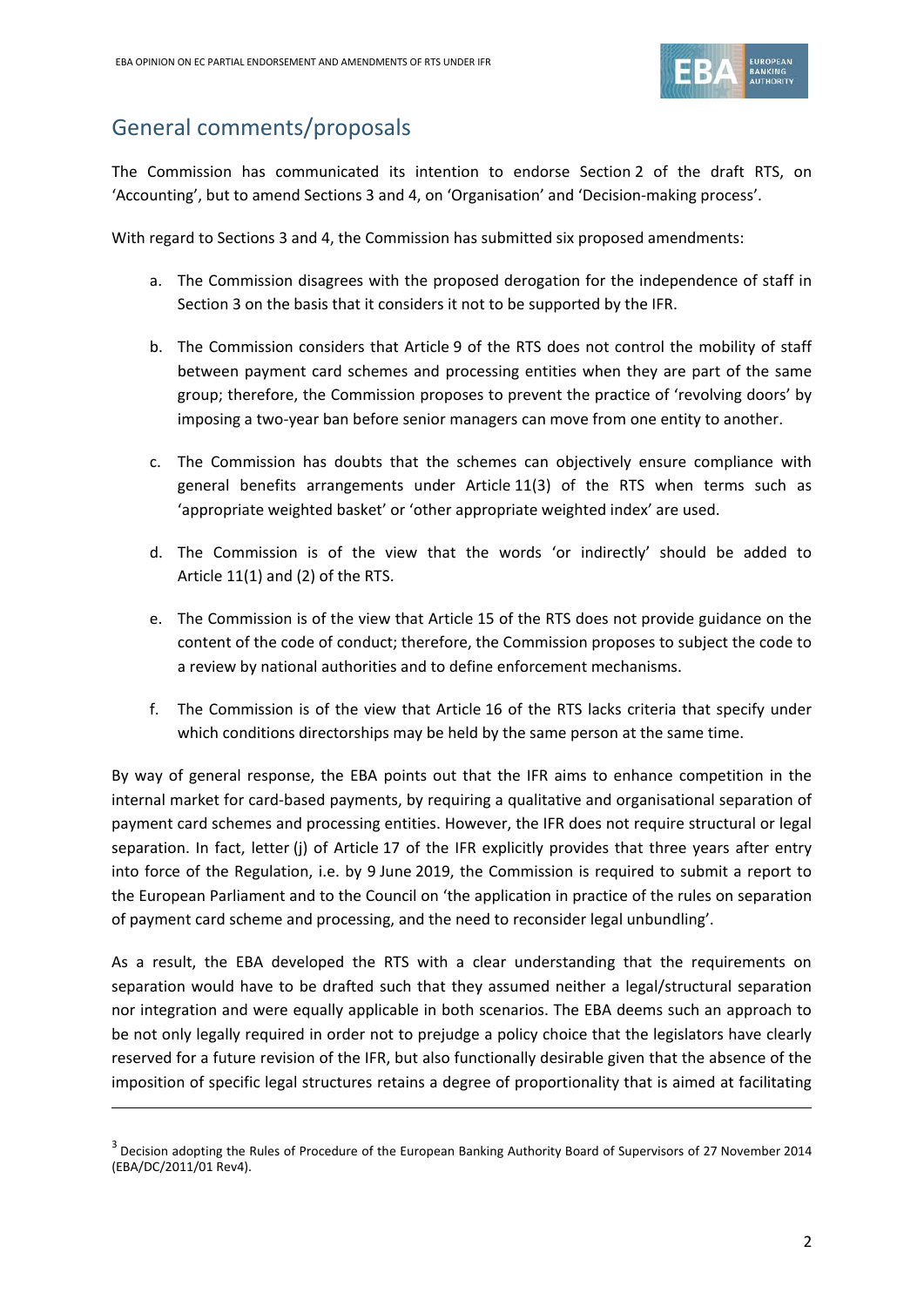

the development of smaller and innovative players in what is a concentrated market for card-based payments.

However, several of the amendments proposed by the Commission appear to assume that card schemes and processing entities are, or should be treated as if they were, legally and structurally separated. The EBA is of the view that several of the Commission's proposals might result in a disproportionate, difficult and/or ambiguous application of the RTS for those payment card schemes and processing entities that are not legally separated, or that are organised in separate undertakings within the same relatively small group with limited availability of staff and resources. The cumulative effect of the Commission's proposals would therefore significantly affect the ability of small undertakings to compete.

Finally, the EBA notes that, as reflected in recital 23 to Regulation (EU) No 1093/2010, it was the intention of the legislators that technical standards would be subject to amendment by the Commission if they were incompatible with Union law, did not respect the principle of proportionality or ran counter to the fundamental principles of the internal market for financial services as reflected in the *acquis* of Union financial services legislation. The EBA considers that a number of the Commission's amendments exceed this role.

# Specific comments/proposals

#### **a. The Commission disagrees with the proposed derogation for the independence of staff in Section 3 on the basis that it considers it not to be supported by the IFR.**

The EBA notes that there is no obligation in the IFR to separate staff. The RTS are therefore at liberty to specify the conditions under which the sharing of staff may occur for the specific purpose of innovation. The Commission implies in its letter that the EBA disregarded comments provided at an earlier stage; on the contrary, the EBA had explicitly included the reasoning and justification for this provision, and did so in recital 6 to the RTS.

The Commission is concerned that the sharing of staff may lead to the sharing of confidential information. While the EBA appreciates that this risk exists, the RTS explicitly provide that the confidentiality requirements in Article 12 apply also when staff are shared. In other words, the staff who are being shared to work on an innovative product or service are not allowed to share any confidential information. Article 10 imposes additional conditions to prevent a scheme favouring its processing entity above others when undertaking innovation tasks, namely that these tasks must be necessary; that the payment scheme shall inform all processing entities; and that the processing entities be selected on a non-discriminatory basis.

The EBA is of the view that not allowing staff to be shared for the purpose of innovation may lead to an unfair competitive advantage for the larger processing entities and payment schemes, given that they have easier access to more diverse and numerous in-house resources than smaller entities. The problem is amplified by the situation of international competition in the card market, as international payment card schemes and international processors will still be able to develop new market solutions outside Europe without any restrictions. In the revised technical standards set out in Appendix 1 to this Opinion, and in order partially to address the Commission's concerns, the EBA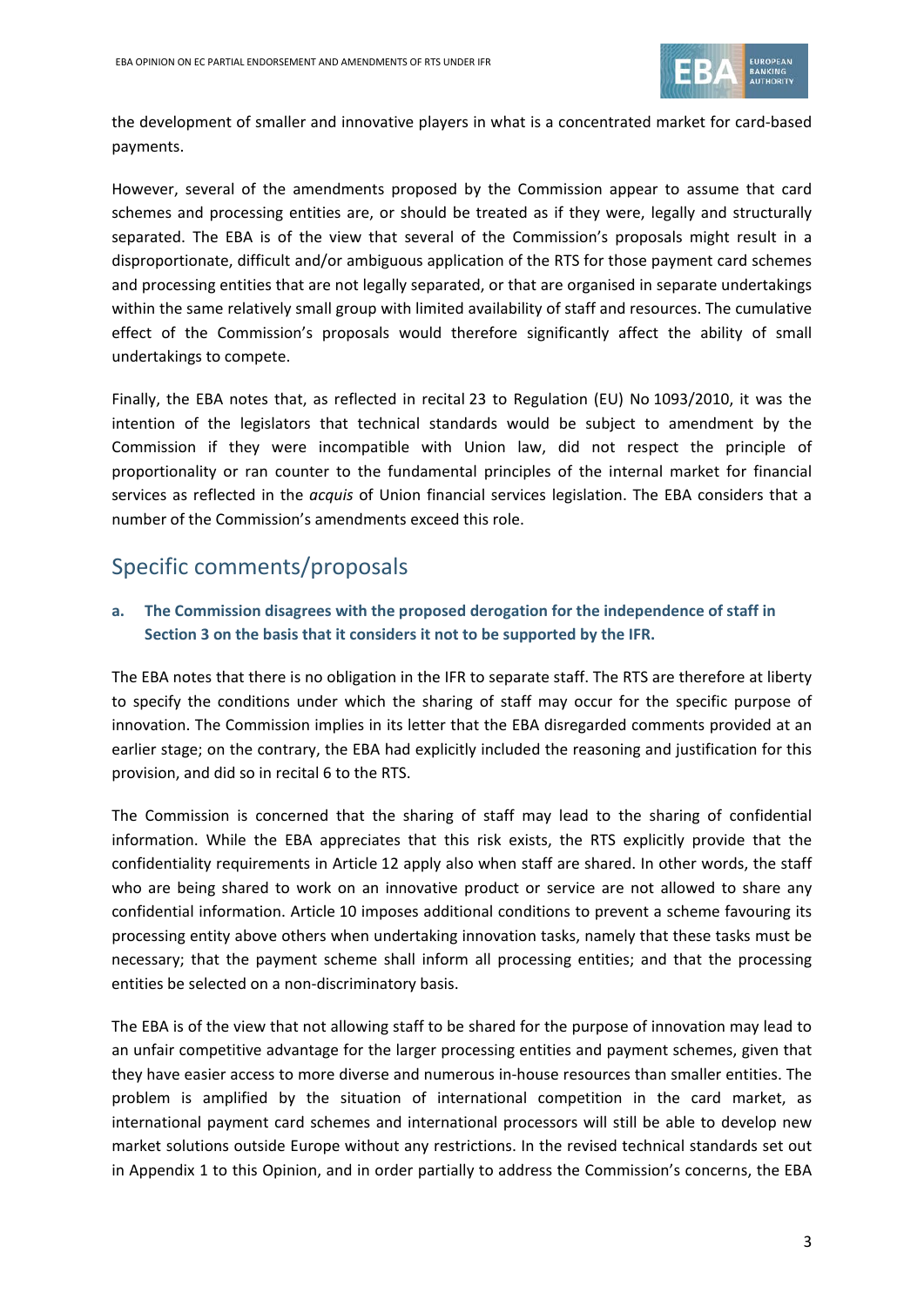

has therefore reintroduced the paragraph that had been deleted by the Commission but has made clearer the link to the requirements applied to entities in Article 12, including the obligation not to divulge confidential information and the obligation that the code of conduct detail the ethics guidelines for such cooperation.

**b. The Commission considers that Article 9 of the RTS does not control the mobility of staff between payment card schemes and processing entities when they are part of the same group; therefore, the Commission proposes to prevent the practice of 'revolving doors' by imposing a two-year ban before senior managers can move from one entity to another.**

The EBA is of the view that the Commission's proposal of a two-year ban on staff mobility for senior managers is unduly restrictive. By way of comparison, Directive 201[4](#page-3-0)/56/EU,<sup>4</sup> for example, imposes only a minimum one-year ban on a statutory auditor or a key audit partner carrying out a statutory audit on behalf of an audit firm. Similarly, practices in the financial services industry and beyond suggest that, with regard to the ability of an employer to restrict a former employee to compete for a specific period of time, the period tends to vary from three months to a maximum of two years, but the latter is applied only if there is a substantiated justification for imposing such a lengthy period. Finally, the EBA notes that such an obligation may not be easily enforceable in cases where the entities are not legally separated, which in turn may create an incentive for entities not to legally separate.

The EBA considers that the requirement proposed by the Commission should be subject to an impact assessment, but suggests that, if the Commission is minded to introduce without such assessment, then it should be restricted to a period of one year. The Delegated Act in the Annex has been amended accordingly.

**c. The Commission has doubts that the schemes can objectively ensure compliance with general benefits arrangements under Article 11(3) of the RTS when terms such as 'appropriate weighted basket' or 'other appropriate weighted index' are used.**

The Commission is also concerned that the requirement for general benefits arrangements under Article 11(3) to be implemented through 'appropriate weighted baskets' or 'other appropriate weighted index' is incompatible with the objective of neutral remuneration frameworks on the basis that a proportion of the benefits to the employee will be related to the performance of an entity for which he or she is not working. By contrast, the EBA is of the view that the origin of the benefits does not necessarily imply a lack of objectivity as long as any potential conflicts are identified and documented. In addition, the EBA is of the view that deleting the reference to the share plans and benefits arrangements could lead to unintended consequences, such as difficulties in the hiring or retention of personnel due to employees' demotivation and lack of incentives.

1

<span id="page-3-0"></span> $^4$  Directive 2014/56/EU of the European Parliament and of the Council of 16 April 2014 amending Directive 2006/43/EC on statutory audits of annual accounts and consolidated accounts (OJ L 158, 27.5.2014, pp. 196–226)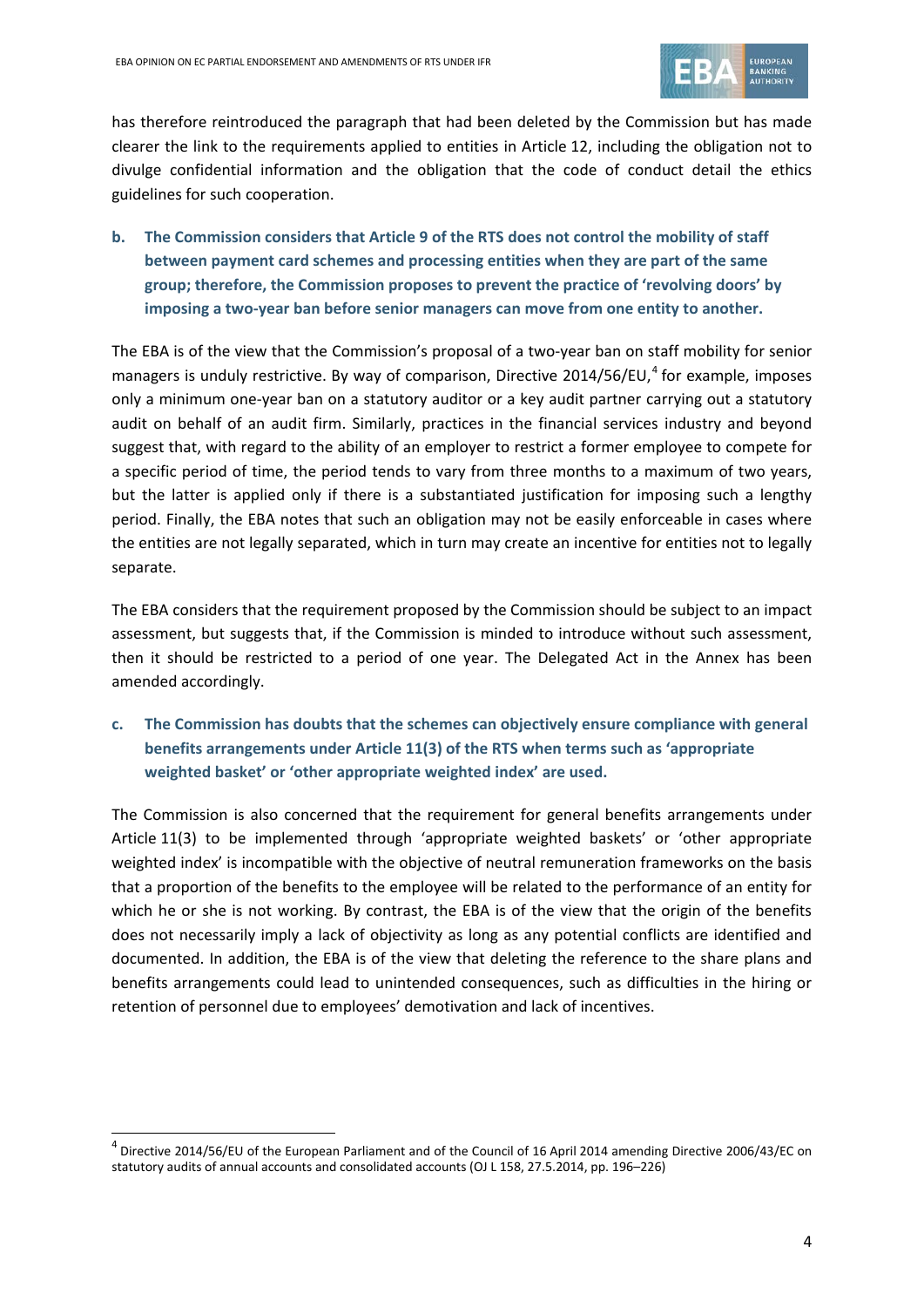

Furthermore, the EBA is of the view that it is likely to be unduly burdensome for entities to divide share plans and benefits arrangements when they are organised within the same legal person. Without Article 11(3), for example, the RTS would make sense only if card schemes and processing entities were legally separated, which is not what the IFR requires, and is not the only type of separation that the RTS have to address.

The EBA therefore disagrees with the removal of Article 11(3) and has reintroduced it in the amended Delegated Act.

## **d. The Commission is of the view that the words 'or indirectly' should be added to Article 11(1) and (2) of the RTS.**

The EBA agrees with the Commission's proposal to add 'or indirectly'. However, the EBA cautions that, while the requirement may be easy to implement when the two entities are separated, it may be more difficult in cases where the entities are business units of the same legal entity and some elements of share plans and benefits arrangements are not easily divisible between them.

## **e. The Commission is of the view that Article 15 of the RTS does not provide guidance on the content of the code of conduct; therefore, the Commission proposes to subject the code to a review by national authorities and to define enforcement mechanisms.**

The EBA has no objection to adding a reference in the RTS to the need for the code of conduct to set the requirements for effective enforcement mechanisms. The EBA also has no objection to introducing additional requirements for a review to be carried out by national authorities.

However, the EBA notes that national authorities are already empowered under Article 7(2) of the IFR itself to supervise the separation requirements, and that any addition to the RTS such as that proposed by the Commission might therefore overlap with the Level 1 text. The EBA also thinks that the wording proposed by the Commission is ambiguous and could be read as suggesting that national authorities would have to approve such codes. The EBA has modified the additional requirement proposed by the Commission in Article 6(3), to clarify that the code of conduct is to be made available to competent authorities upon their request. The EBA has also removed the reference to 'the same legal entity or group' on the basis that these RTS apply to all entities whether or not they are legally separated.

### **f. The Commission is of the view that Article 16 of the RTS lacks criteria that specify under which conditions directorships may be held by the same person at the same time.**

The Commission proposes several amendments to Article 16, with a view to establishing objective criteria for holding directorships in both entities. The Commission does not, however, define clear and objective criteria; it simply suggests referring to 'clear and objective criteria' in the RTS themselves. The EBA's intention in the RTS was to ensure that entities identify the number of directorships that can be shared, assuming that the same number of directorships can be shared, which is the case where there is no legal separation between the entities. Under the terms of the Article, if entities are unable to identify the number, they are required to set up separate management bodies for the two different entities, to ensure objectivity and independence.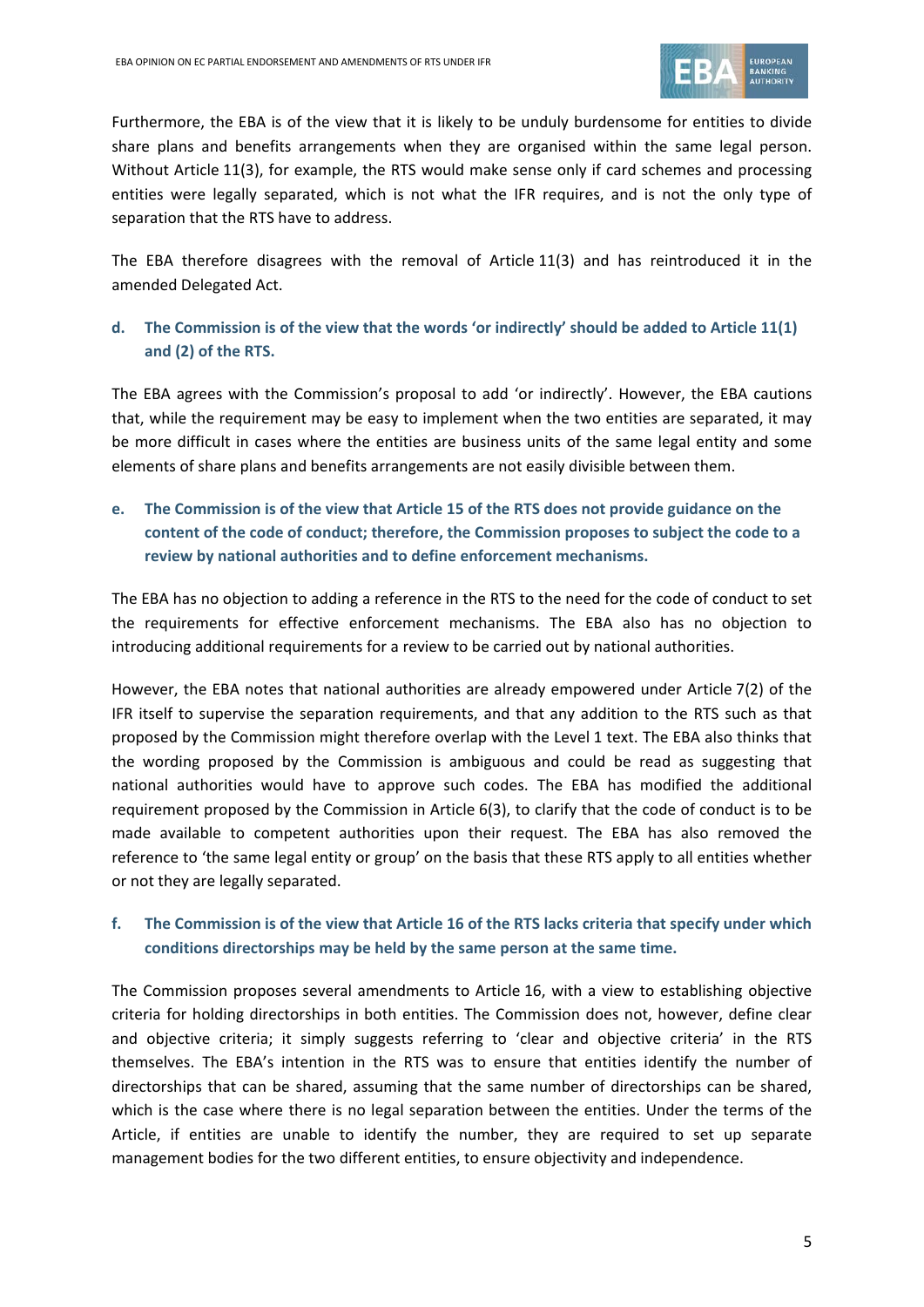

Furthermore, Article 16(4) requires that the organisational arrangements be made available to competent authorities upon request, as a result of which the EBA considers the Commission's proposed addition to Article 16(1) to be redundant.

The important element of managing conflicts of interest, which should be the ultimate focus of the RTS, regardless of how the entities are set up, is clearly addressed in Article 16(2).

The EBA therefore rejects the amendments proposed by the Commission in relation to this particular Article, on the basis that implementing them would create the assumption that the entities should be legally separated, which is beyond the mandate given to the EBA and the Commission, as the IFR itself does not mandate such legal separation.

# **Conclusions**

The EBA submits to the Commission the amended draft regulatory technical standards set out in the Annex to this Opinion.

This Opinion will be published on the EBA's website.

Done at London, 16 February 2017

[signed]

Andrea Enria

Chairperson For the Board of Supervisors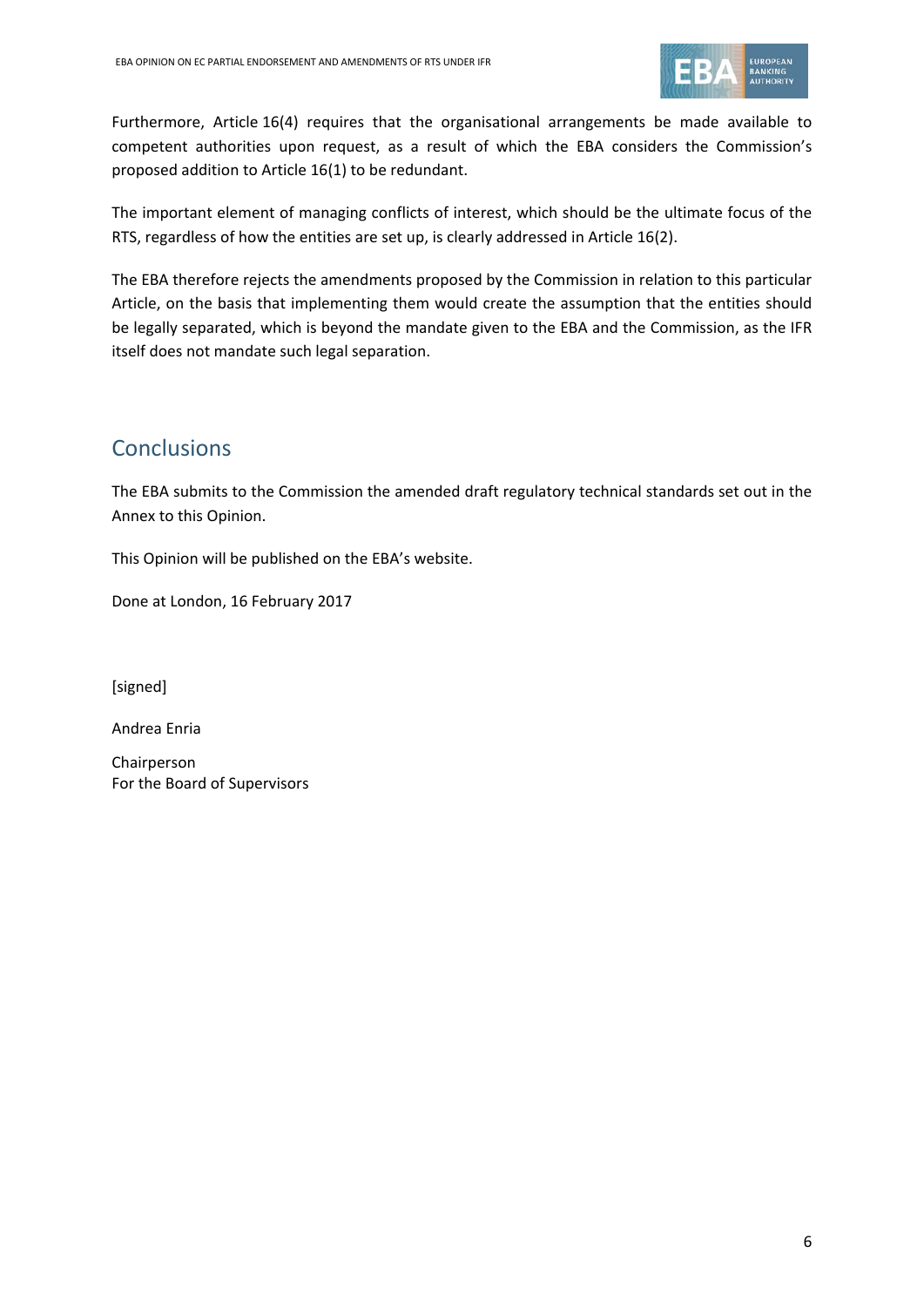

# Appendix 1 – Revised draft RTS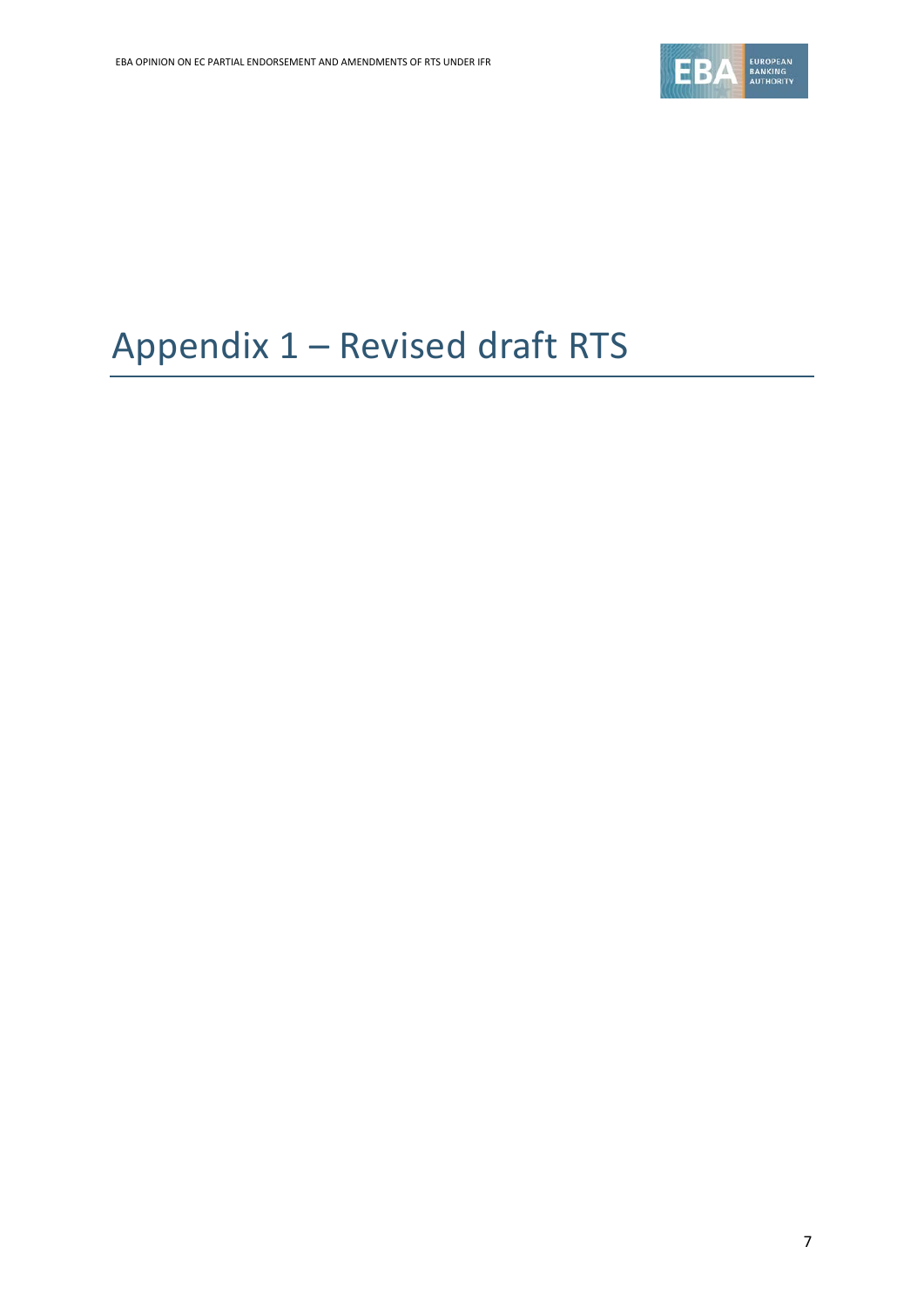



EUROPEAN **COMMISSION** 

> Brussels, XXX […](2016) XXX draft

## **COMMISSION DELEGATED REGULATION (EU) No …/..**

## **of XXX**

**supplementing Regulation (EU) 2015/751 of the European Parliament and of the Council on interchange fees for card-based payment transactions with regard to regulatory technical standards establishing the requirements to be complied with by payment card schemes and processing entities to ensure the application of independence requirements in terms of accounting, organisation and decision-making process**

(Text with EEA relevance)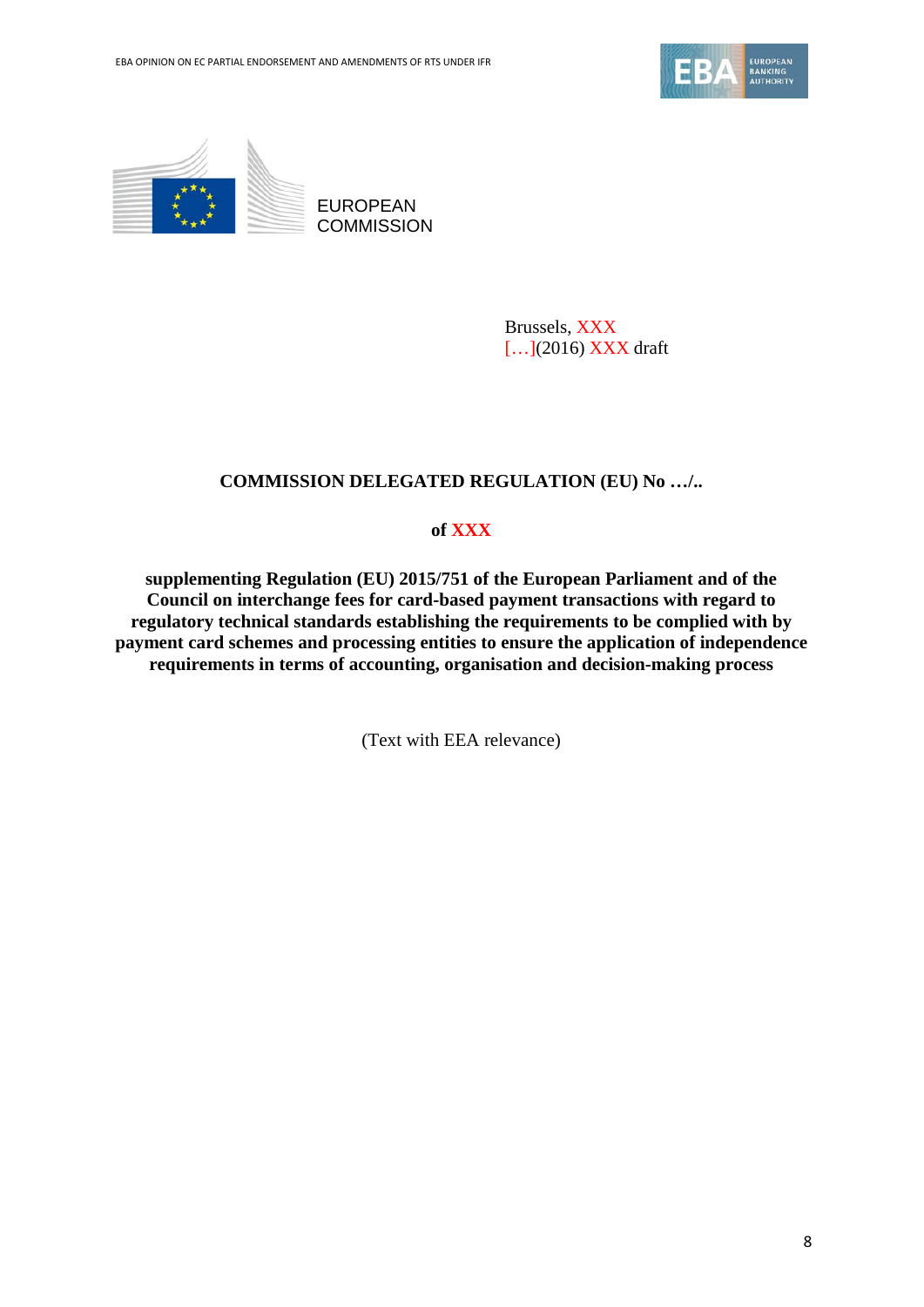

## **EXPLANATORY MEMORANDUM**

# **1. CONTEXT OF THE DELEGATED ACT**

Article 7(6) of Regulation (EU) 2015/751 ('the Regulation') empowers the Commission to adopt, following submission of draft standards by the European Banking Authority (EBA), and in accordance with Articles 10 to 14 of Regulation No (EU) 1093/2010, delegated acts specifying the requirements ensuring separation of payment card schemes and processing entities.

In accordance with Article 10(1) of Regulation No (EU) 1093/2010 establishing the EBA, the Commission shall decide within three months of receipt of the draft standards whether to endorse the drafts submitted. The Commission may also endorse the draft standards in part only, or with amendments, where the Union's interests so require, having regard to the specific procedure laid down in those Articles.

## **2. CONSULTATIONS PRIOR TO THE ADOPTION OF THE ACT**

In accordance with the third subparagraph of Article 10(1) of Regulation No (EU) 1093/2010, the EBA has carried out a public consultation on the draft technical standards submitted to the Commission in accordance with Article 7(6) of Regulation (EU) 2015/751 ('the Regulation'). A consultation paper was published on the EBA internet site on 8 December 2015, and the consultation closed on 8 March 2016. Moreover, the EBA worked in close cooperation with the ECB, and invited the EBA's Banking Stakeholder Group set up in accordance with Article 37 of Regulation No (EU) 1093/2010 to provide advice on them. Together with the draft technical standards, the EBA has submitted an explanation on how the outcome of these consultations has been taken into account in the development of the final draft technical standards submitted to the Commission. Together with the draft technical standards, and in accordance with the third subparagraph of Article 10(1) of Regulation No (EU) 1093/2010, the EBA has submitted its Impact Assessment, including its analysis of the costs and benefits, related to the draft technical standards submitted to the Commission. This analysis is available at [https://www.eba.europa.eu/regulation-and](https://www.eba.europa.eu/regulation-and-policy/payment-services-and-electronic-money/regulatory-technical-standards-on-payment-card-schemes-and-processing-entities-under-the-ifr)[policy/payment-services-and-electronic-money/regulatory-technical-standards-on-payment-card](https://www.eba.europa.eu/regulation-and-policy/payment-services-and-electronic-money/regulatory-technical-standards-on-payment-card-schemes-and-processing-entities-under-the-ifr)[schemes-and-processing-entities-under-the-ifr,](https://www.eba.europa.eu/regulation-and-policy/payment-services-and-electronic-money/regulatory-technical-standards-on-payment-card-schemes-and-processing-entities-under-the-ifr) pages 21-25 of the Final Draft Regulatory Technical Standards package.

# **3. LEGAL ELEMENTS OF THE DELEGATED ACT**

These Regulatory Technical Standards (RTS) specify the requirements with which payment card schemes and processing entities must comply to ensure the independence of their accounting, organisation, and decision-making processes.

They require payment card schemes and processing entities to (i) have accounting processes in place to produce annual information related to separated profit & loss accounts reviewed by an independent and certified auditor; (ii) have separate workspaces; and (iii) ensure the independence of senior management, management bodies and staff.

They lay down requirements related to the use of shared services and a shared information management system, the treatment of sensitive information, a code of conduct, and the separation of annual operating plans.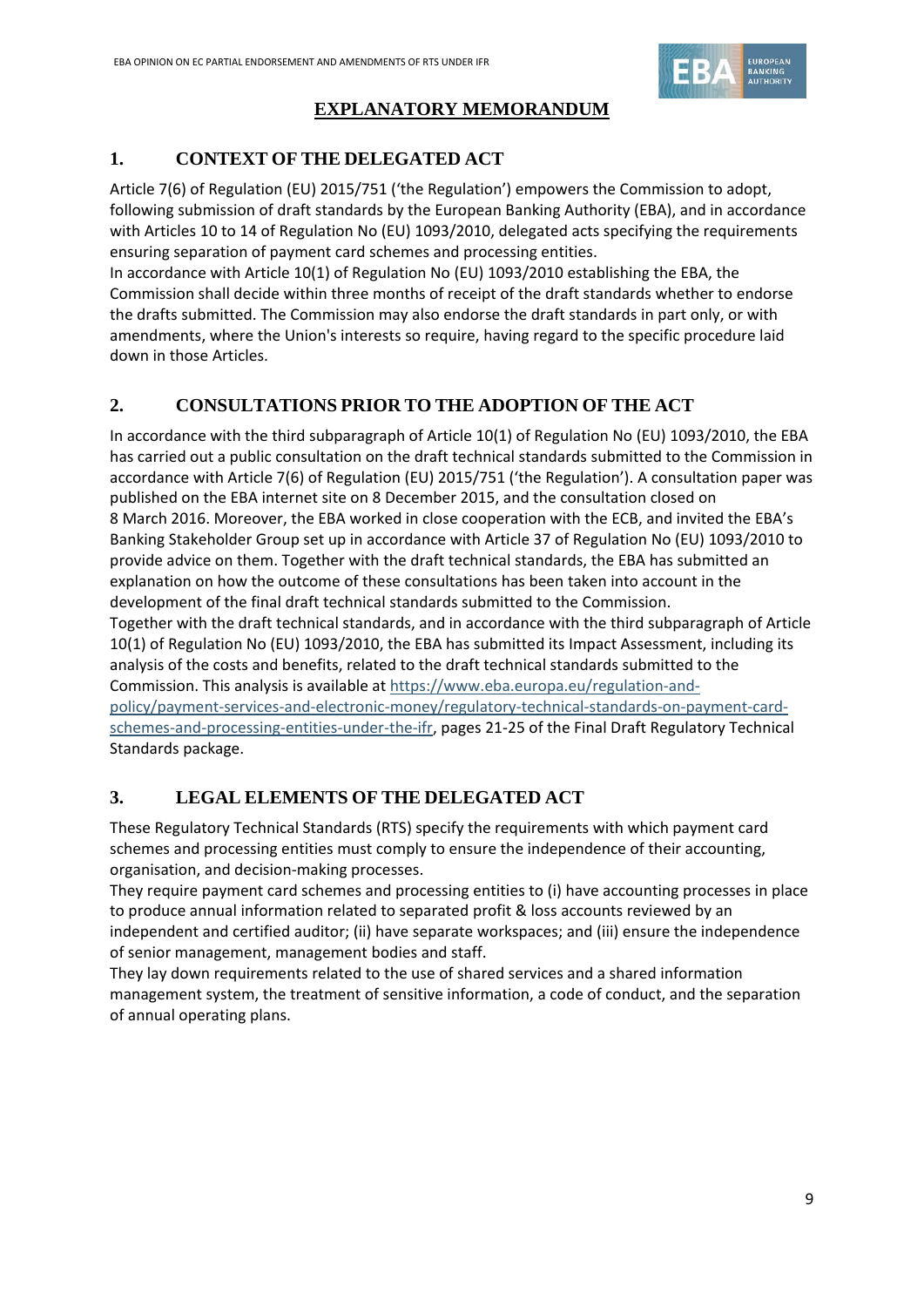

## **COMMISSION DELEGATED REGULATION (EU) …/..**

#### **of XXX**

## **supplementing Regulation (EU) 2015/751 of the European Parliament and of the Council on interchange fees for card-based payment transactions with regard to regulatory technical standards establishing the requirements to be complied with by payment card schemes and processing entities to ensure the application of independence requirements in terms of accounting, organisation and decision-making process**

(Text with EEA relevance)

#### THE EUROPEAN COMMISSION,

Having regard to the Treaty on the Functioning of the European Union, Having regard to Regulation (EU) 2015/751 of 29 April 2015 of the European Parliament and of the Council on interchange fees for card-based payment transactions<sup>[5](#page-9-0)</sup> and in particular Article 7(6) thereof, Whereas:

- (1) In order to specify the requirements ensuring separation of payment card schemes and processing entities, it is appropriate to define certain terms in relation to the accounting, organisation and the decision making process of payment card schemes and processing entities, independently of the legal form adopted by those entities.
- (2) Payment card schemes and processing entities should have accounting processes in place that enable them to produce financial information on separated profit and loss accounts and explanatory notes to that financial information. Those requirements should not replace or amend accounting principles and standards or requirements concerning the annual financial statements that already apply to payment card schemes and processing entities.
- (3) For that purpose, it is appropriate to specify how expenses and revenues should be allocated under those accounting processes. Those accounting processes should be duly documented, in particular in relation to transfers of funds between payment card schemes and processing entities.
- (4) Payment card schemes and participating processing entities should produce financial information in compliance with the requirements of this Regulation at least annually and the information should be subject to the review of an independent auditor. That financial information as well as its review by the independent auditor should be made available to competent authorities upon their request in order to allow them to ensure enforcement of independence requirements.

 $\overline{a}$ 

<span id="page-9-0"></span> $5$  OJ L 123, 29.4.2015, p. 1.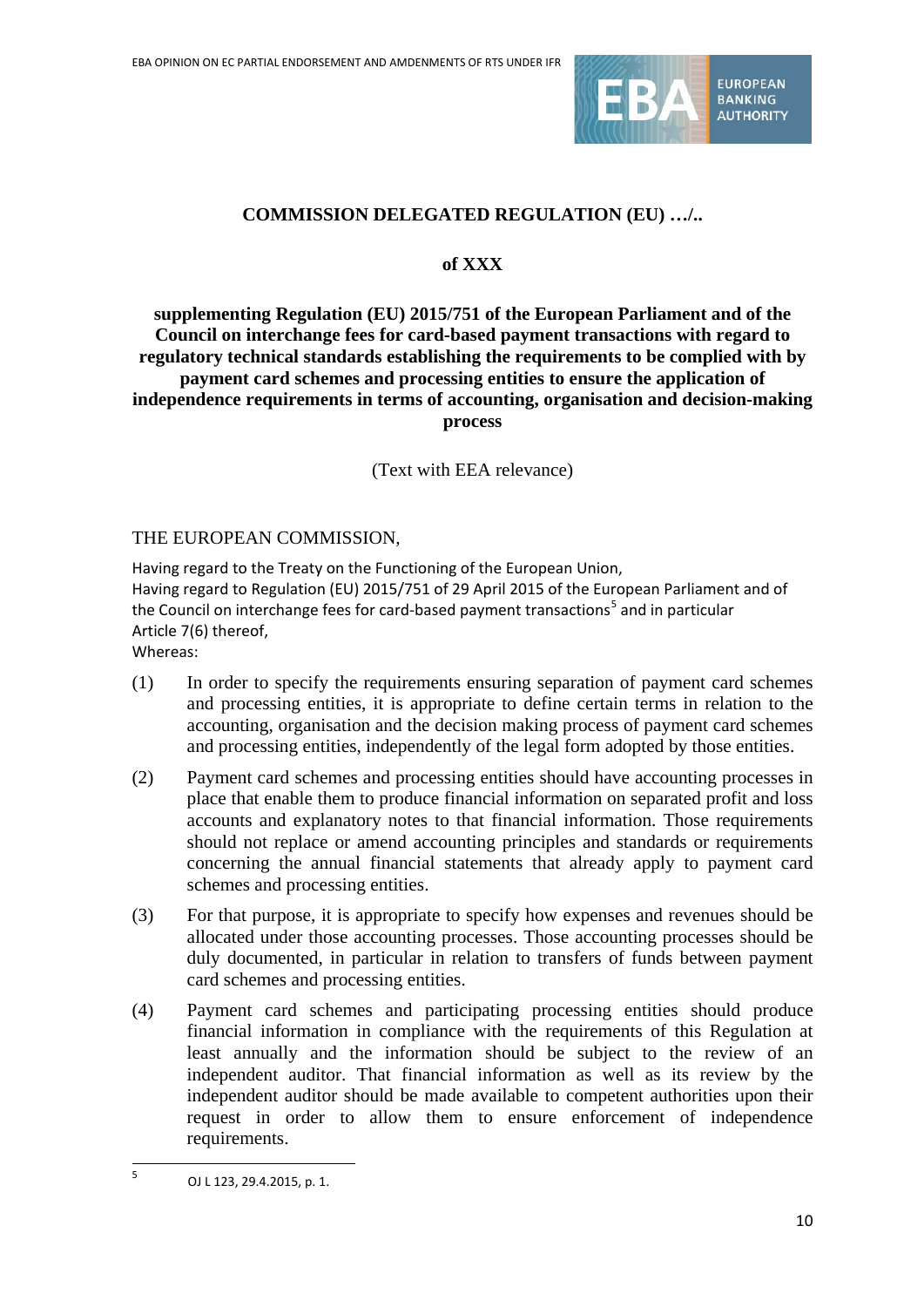

- (5) Payment card schemes and processing entities that are not established as two separate legal persons should at least be organised as two different internal business units. Staff of the payment card scheme and staff of the processing entity, including senior management, should be independent and accommodated in separated workspaces equipped with restricted controlled access. To promote the independence of senior managers when two entities are part of the same group and prevent the practice of *'revolving doors'*, senior managers should be prohibited from taking on work for the other side of the business for a minimum duration of one year after they have left the entity they are working for.
- (6) Payment card schemes and processing entities should be allowed to develop new solutions for innovation purposes and to cooperate to achieve that purpose, with no prejudice to and in accordance with independence requirements. Therefore the staff of payment card schemes should be able to perform tasks related to the design, update or implementation of processing services only where specific conditions ensuring compliance with independence requirements are met.
- (7) Remuneration frameworks for staff of the payment card scheme and of the processing entity should not be based directly or indirectly on the economic performance of the processing entity or the payment card scheme respectively to avoid any incentives for staff of the payment card scheme or of the processing entity to provide each other with preferential treatment or privileged information not available to their competitors. Where payment card schemes and processing entities are part of the same legal entity or group, staff of payment card schemes and of processing entities should remain however eligible to participate in general all-employee share plans and benefits arrangements to the extent that those plans and benefits avoid any incentives for staff of the payment card scheme or of the processing entity to provide each other with preferential treatment or privileged information not available to their competitors; those remuneration policies and those plans and benefits should be made fully available to competent authorities upon their request.
- (8) It is appropriate to specify that when the payment card scheme and the processing entity are part of the same legal entity or group, rules for ensuring compliance of staff with the current Regulation should be laid down in a code of conduct with effective sanctions and enforcement mechanisms that should be made public.
- (9) Payment card schemes and processing entities should be allowed to use shared services provided that this usage does not result in disclosing sensitive information between them and that the conditions for sharing the services, including the financial conditions under which these services are offered, are duly documented in a single document. Such document should be made available to competent authorities upon their request in order to allow them to ensure the application of independence requirements. Specific conditions for the sharing of the information management system should be introduced. Sharing of sensitive information between payment card schemes and processing entities which may provide either the payment scheme or the processing entity a competitive advantage compared to other competitors should however be prohibited.
- (10) It is appropriate to set out conditions for the composition of the management bodies of the payments card schemes and processing entities, irrespective of their legal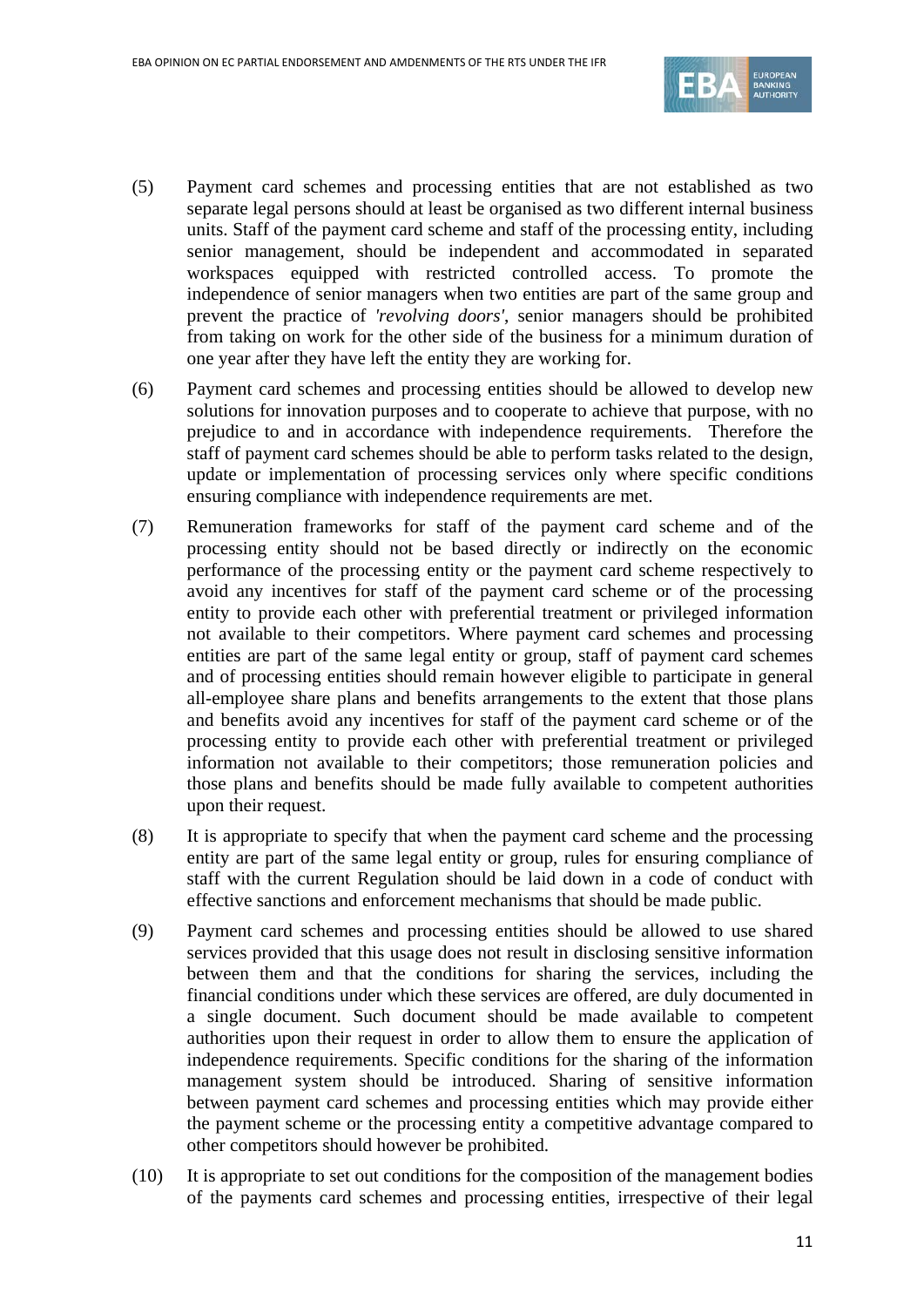

form and organisational arrangements, to ensure that potential conflicts of interest for the decision making process between the payment card schemes and processing entities are appropriately mitigated. These conditions shall be made available to competent authorities upon their request. Furthermore, payment card schemes and processing entities should have separated annual operating plans approved by their relevant management bodies. Such separated annual operating plans should be made fully available to competent authorities upon their request, in order to allow them to ensure enforcement of independence requirements.

- (11) This Regulation is based on the draft regulatory technical standards submitted by the European Banking Authority ('EBA') to the Commission.
- (12) EBA has conducted open public consultations on the draft regulatory technical standards on which this Regulation is based, analysed the potential related costs and benefits and requested the opinion of the Banking Stakeholder Group established in accordance with Article 37 of Regulation (EU) No 1093/2010 of the European Parliament and of the Council<sup>[6](#page-11-0)</sup>,

HAS ADOPTED THIS REGULATION:

j

<span id="page-11-0"></span><sup>6</sup> Regulation (EU) No 1093/2010 of the European Parliament and of the Council of 24 November 2010 establishing a European Supervisory Authority (European Banking Authority), amending Decision No 716/2009/EC and repealing Commission Decision 2009/78/EC (OJ L 287, 29.10.2013, p. 5).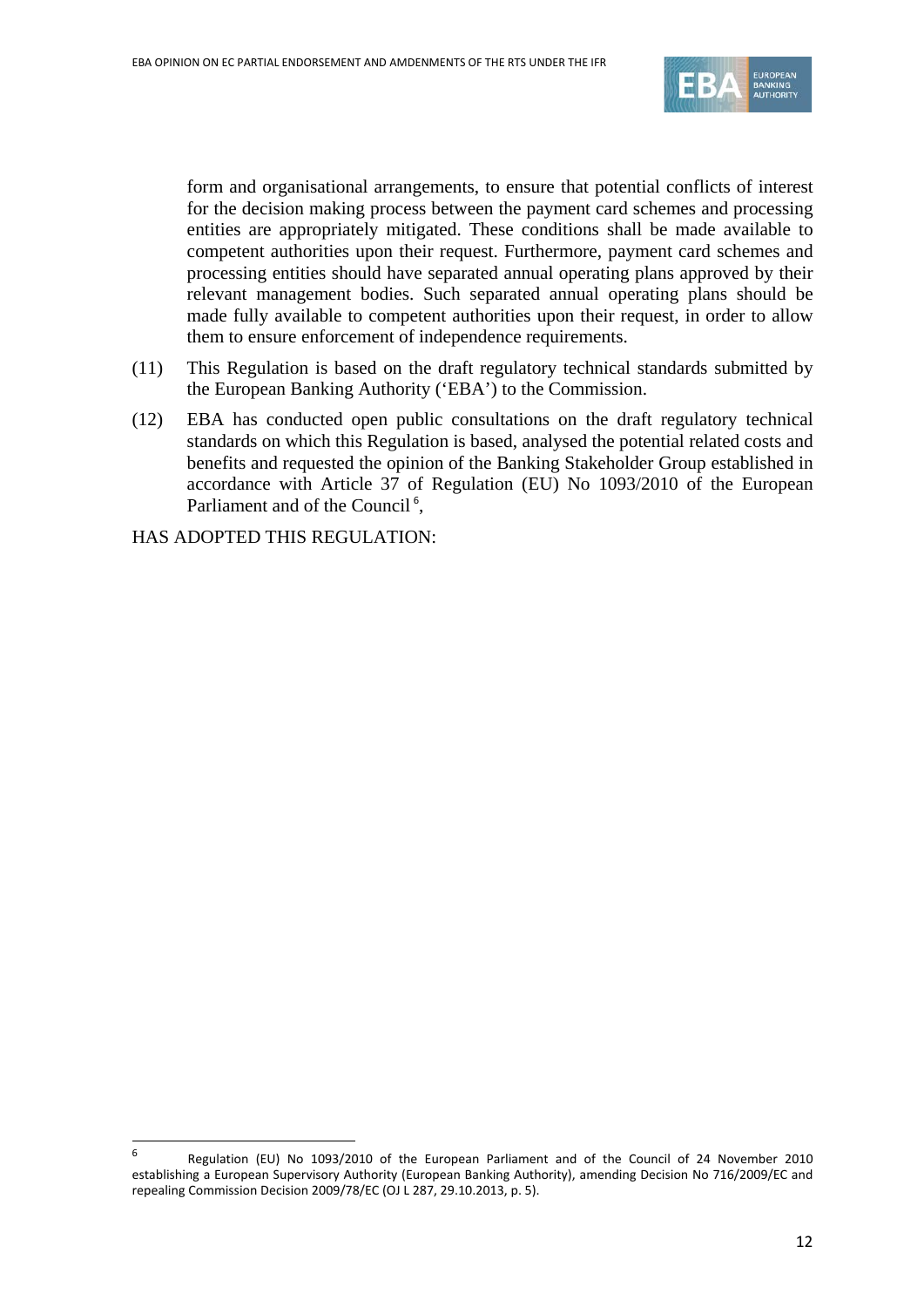

# **CHAPTER I GENERAL PROVISIONS**

## *Article 1 Subject matter*

This Regulation establishes the requirements to be complied with by payment card schemes and processing entities to ensure the application of point (a) of Article 7(1) of Regulation (EU) 2015/751.

#### *Article 2 Definitions*

For the purposes of this Regulation, the following definitions shall apply:

- (1) 'management body' means a payment card scheme's or processing entity's body or bodies, which are appointed in accordance with national laws, which are empowered to set the entity's strategy, objectives and overall direction, and which oversee and monitor management decision-making, and include the persons who effectively direct the business of the entity;
- (2) 'senior management' means those natural persons within a payment card scheme or processing entity who exercise executive functions and who are responsible and accountable to the management body for the day-to-day management of the payment card scheme or processing entity ;
- (3) 'remuneration' means all forms of fixed and variable remuneration, including payments made or benefits, monetary or non-monetary, awarded directly by or on behalf of the payment card scheme or processing entity to employees;
- (4) 'shared services' means any activity, function or service performed by either an internal unit within a payment card scheme or processing entity or a separate legal entity and executed to the benefit of both the payment card scheme and the processing entity.
- (5) 'group' means a parent undertaking and all its subsidiary undertakings as defined in point (11) of Article 2 of Directive (EU) 2013/34 of the European Parliament and of the Council';

 $\overline{a}$ 

<span id="page-12-0"></span><sup>7</sup> Directive 2013/34/EU of the European Parliament and of the Council of 26 June 2013 on the annual financial statements, consolidated financial statements and related reports of certain types of undertakings, amending Directive 2006/43/EC of the European Parliament and of the Council and repealing Council Directives 78/660/EEC and 83/349/EEC (OJ L 331, 15.12.2010, p. 12).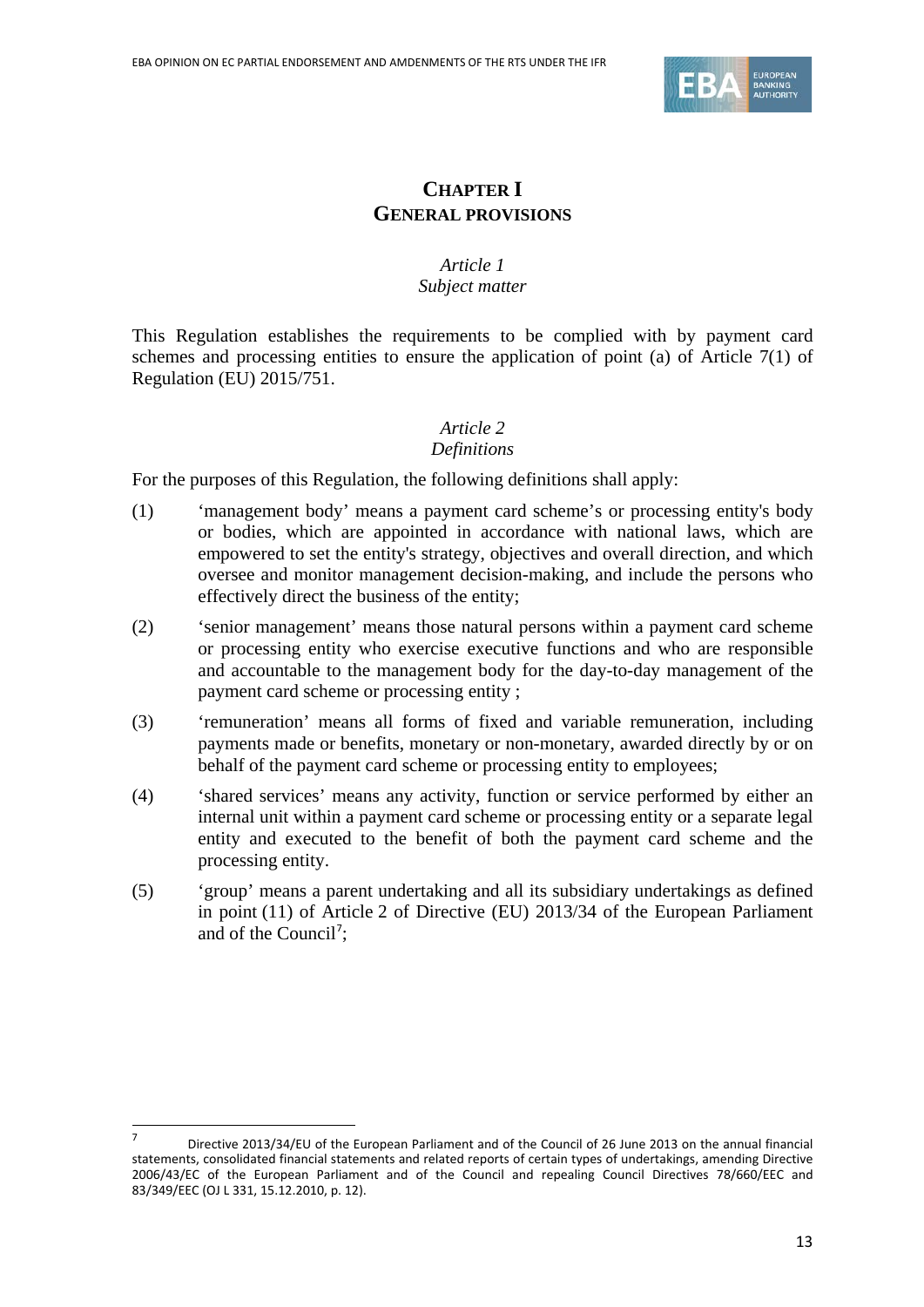

# **CHAPTER II ACCOUNTING**

### *Article 3 Financial information*

1. Payment card schemes and participating processing entities, irrespective of the underlying obligations and organisational arrangements between them, shall have accounting processes in place that enable them to produce financial information on separated profit and loss accounts and explanatory notes to that financial information.

The financial information referred to in paragraph 1 shall comply with the applicable accounting framework for preparing financial statements of payment card schemes and processing entities.

#### *Article 4*

## *Allocation of expenses and revenues*

The financial information referred to in Article 3(1) shall be based on an allocation of expenses and revenues between the payment card scheme and the processing entity in accordance with the following rules:

- (a) expenses and revenues that are directly attributable to the provision of processing services shall be allocated to the processing entity;
- (b) expenses and revenues that are directly attributable to the payment card scheme shall be allocated to the payment card scheme;
- (c) expenses and revenues that are not directly attributable to the provision of processing services or to the payment card scheme shall be allocated on an activity-based costing ('ABC'), which involves allocating indirect costs and revenues according to the actual consumption by the processing services entity or by the payment card scheme;
- (d) expenses and revenues that are not directly attributable and cannot be allocated on ABC shall be allocated according to an accounting methodology documented in a supporting note.

The supporting note referred to in point (d) shall indicate for each allocated costs and revenues under that methodology:

- (a) the basis for the allocation;
- (b) the rationale for that basis.

#### *Article 5*

#### *Documentation of transfer of funds between payment card schemes and processing entities*

1. Payment card schemes and processing entities shall produce specific explanatory notes for any transfer of funds between them, including the provision of services or the use of shared services referred to in Article 12, specifying the prices and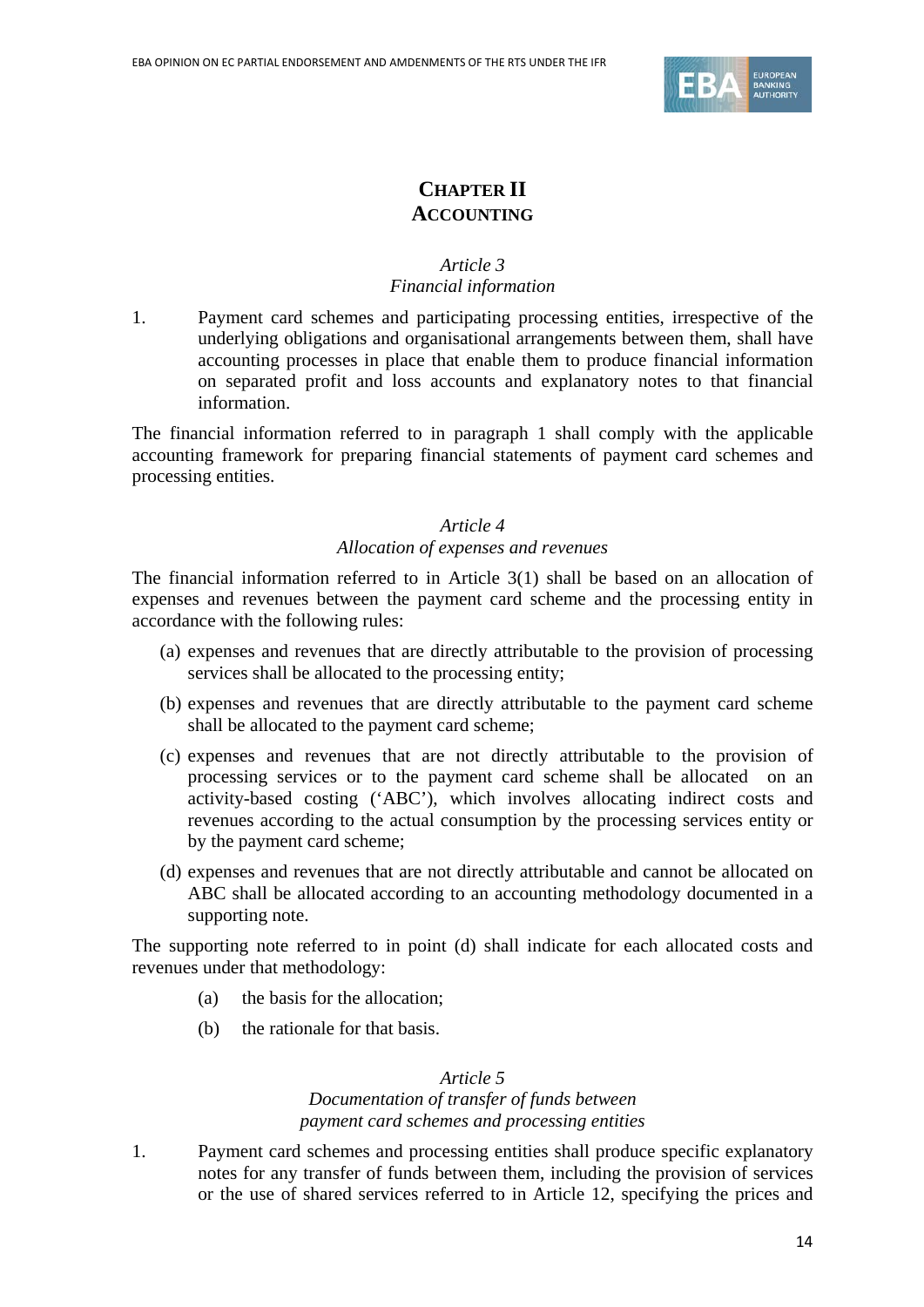

fees of those services, irrespective of any underlying obligations and organisational arrangements between them. Those explanatory notes shall be included in the financial information referred to in Article 3(1).

2. Where payment card schemes and processing entities belong to the same legal entity or group, the specific explanatory notes referred to in paragraph 1 shall provide evidence that the prices and fees for the provision of services between them or the use of shared services do not differ from prices and fees for same or, in absence, comparable services charged between payment card schemes and processing entities not belonging to the same legal entity or group.

#### *Article 6*

*Review and frequency of financial information*

- 1. The financial information produced in accordance with Articles 3, 4 and 5 shall be reviewed by an independent and certified auditor.
- 2. The review referred to in paragraph 1 shall be provided in the form of a report ensuring:
	- (a) a trustworthy and fair view of the financial information produced by payment card schemes and processing entities;
	- (b) consistency and comparability of the financial information with the accounting frameworks for preparing financial statements of payment card schemes and processing entities;
	- (c) consistency of the financial information with previous years' allocation policies or, where such consistency is lacking, an explanation as to why the allocation policy has been changed and a restatement of previous years' figures.
- 3. The financial information referred to in Articles 3, 4 and 5 shall be submitted to the auditor referred to in paragraph 1 annually and shall be made fully available together with the review by the independent auditor to the competent authorities upon their request.

## **CHAPTER III ORGANISATION**

#### *Article 7*

#### *Functional separation*

Payment card schemes and processing entities that are not established as two separate legal entities shall be organised in two separate internal business units.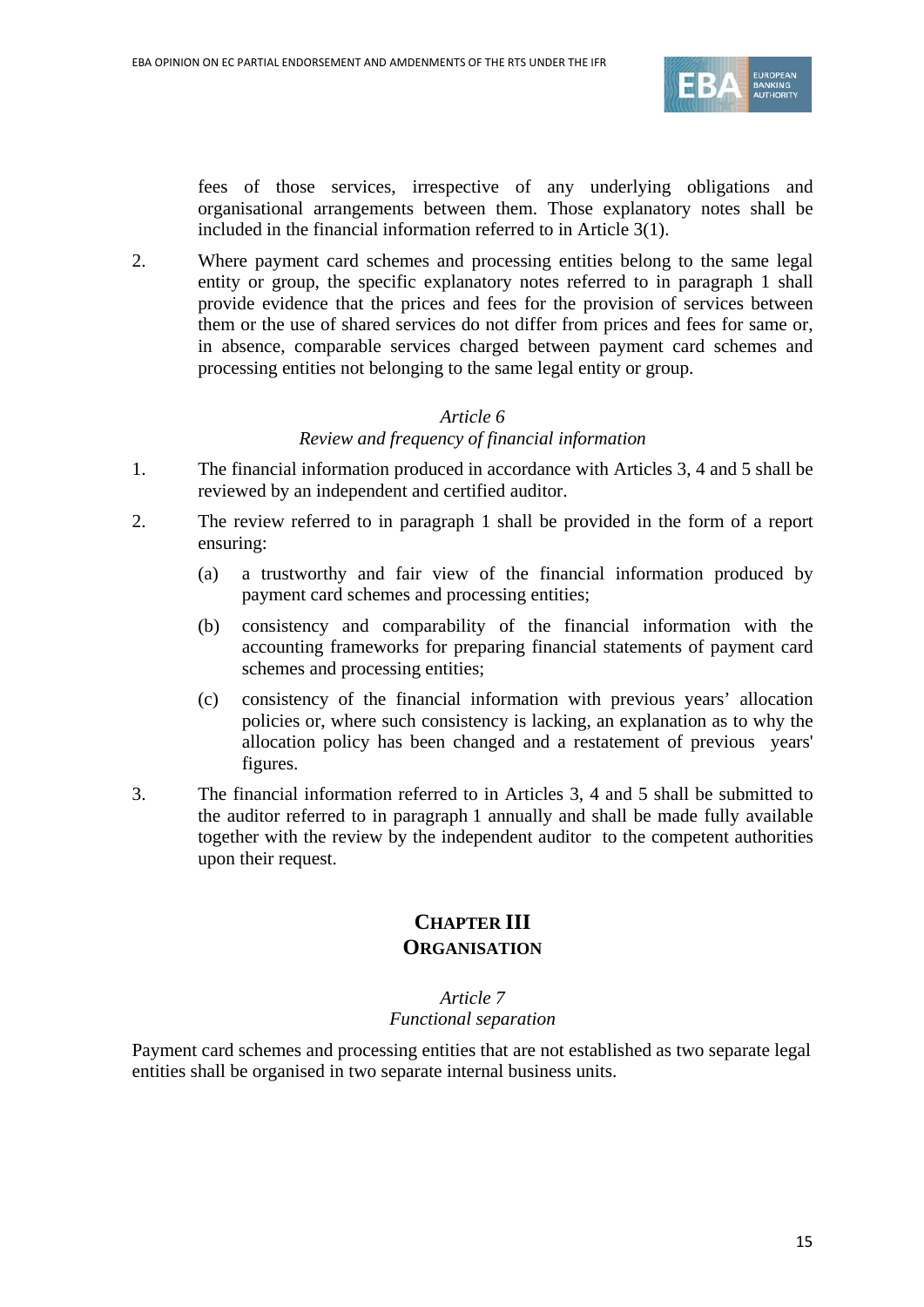

## *Article 8 Separation of workspaces*

Payment card schemes and the processing entities that are located in the same premises shall be organised in separate workspaces equipped with restricted and controlled access.

## *Article 9*

#### *Independence of senior management*

The senior management of payment card schemes or of the payment card scheme business unit shall be different from the senior management of processing entities or of the processing entity business unit, and act autonomously. They shall not be allowed to take on work for the other side of the business for a minimum duration of one year after they have left the entity for which they are working.

#### *Article 10*

## *Independence of staff*

- 1. The staff of payment card schemes shall be different from the staff of processing entities.
- 2. The staff of payment card schemes and of processing entities may perform tasks related to the provision of shared services as referred to in Article 12.
- 3. The staff of the payment card scheme may perform tasks related to the design, update or implementation of any processing services in the initial phase of development of new solutions, provided that:
	- (a) those tasks are necessary for innovation purposes;
	- (b) the payment card scheme informs all processing entities participating in the payment card scheme at the same time and under the same conditions of the development of the new solution for processing services;
	- (c) the processing entities are selected on a non-discriminatory basis and no confidential information is to be shared in accordance with Articles 12(1) and 14;
	- (d) payment card schemes and processing entities should detail the ethics guidelines of the cooperation of their staff for innovation purposes in the code of conduct, explaining how they intend to comply with the requirements of this Regulation in those specific circumstances.
- 4. The staff of a processing entity may perform tasks related to the design of the single set of rules, practices, standards and implementation guidelines for the execution of card-based payment transactions, provided that:
	- (a) the tasks related to the design of the single set of rules may be performed by other processing entities on a non-discriminatory basis;
	- (b) the design of those rules involves a representative sample of all processing entities participating in the payment card scheme.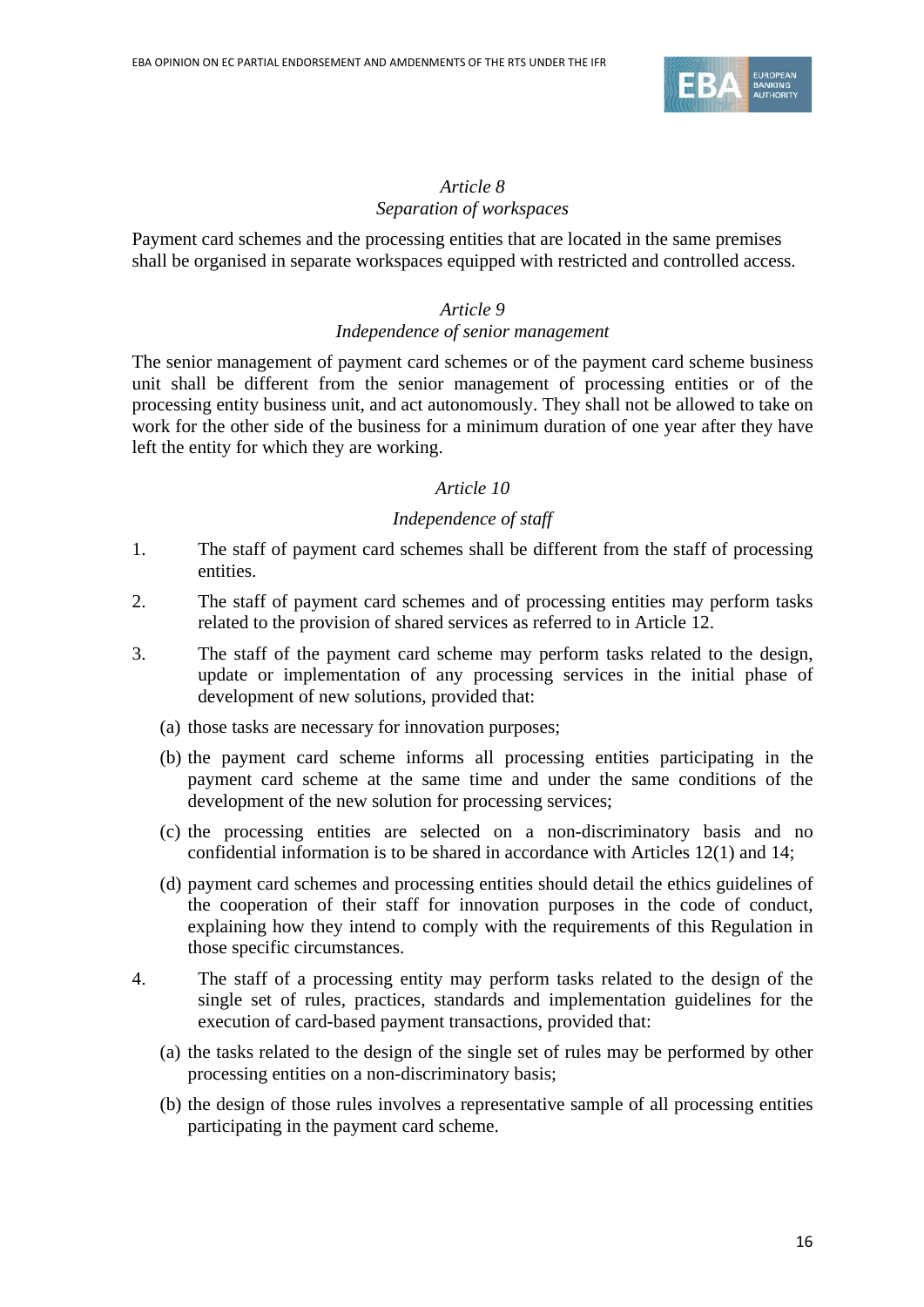

## *Article 11 Remuneration*

- 1. Processing entities shall adopt remuneration policies that do not create incentives for their staff to provide a payment card scheme with preferential treatment or privileged information which is not available to other competitors. Remuneration of their staff shall therefore reflect the performance of the processing entity and shall not be directly or indirectly linked to the performance of the payment card scheme to which the processing entity provides services.
- 2. Payment card schemes shall adopt remuneration policies that do not create incentives for their staff to provide a processing entity with preferential treatment or privileged information which is not available to other competitors. Remuneration of their staff shall therefore reflect the performance of the payment card schemes and shall not be directly or indirectly linked to the performance of a processing entity.
- 3. The staff of payment card schemes and processing entities that are part of the same legal entity or group shall be allowed to participate in general all-employee share plans and benefits arrangements where those plans and arrangements offer an appropriately weighted basket of shares or some other appropriate index that ensures compliance with paragraphs 1 and 2.
- 4. Remuneration policies referred to in paragraph 1 and 2 and plans and benefits referred to in paragraph 3 shall be made fully available to competent authorities upon their request.

## *Article 12 Use of shared services*

- 1. The use of shared services between payment card schemes and processing entities shall not imply the disclosure of sensitive information, as referred in Article 14, between payment card schemes and processing entities.
- 2. Payment card schemes and processing entities making use of shared services shall describe in a single document the list of shared services and the conditions, including the financial conditions, under which they are provided.
- 3. The single document referred to in paragraph 2 shall be made available to competent authorities upon their request.

## *Article 13*

#### *Use of a shared information management system*

- 1. An information management system that is shared by a payment card scheme and a processing entity shall ensure that:
	- (a) the staff of the payment card scheme and of the processing entity are separately identified via the authentication procedure to access the information management system;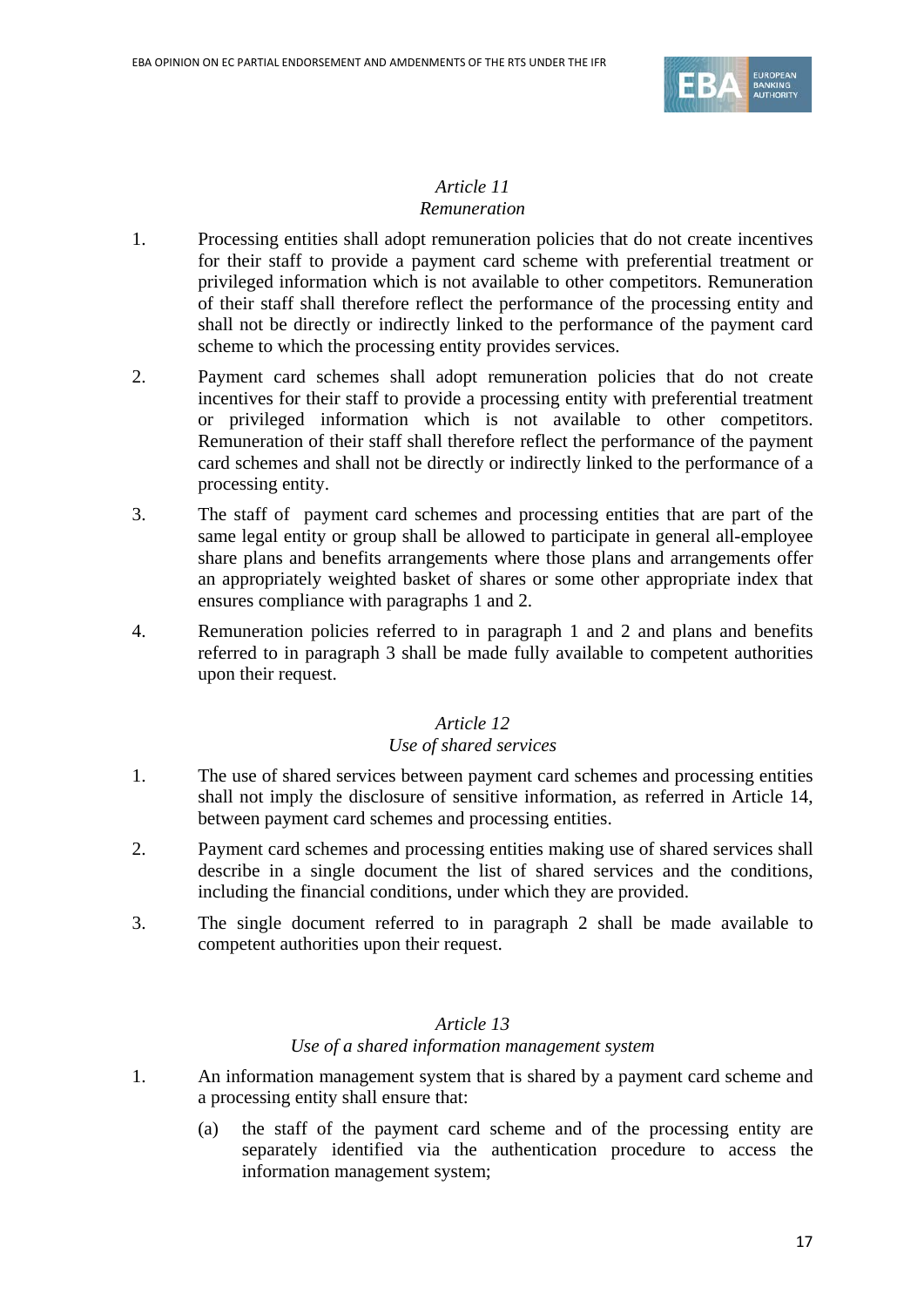

- (b) users only have access to information which they are entitled to compliance with this Regulation. In particular, any sensitive information referred to in Article 14 of a processing entity shall not be accessed by the staff of the payment card scheme and any sensitive information of a payment card scheme shall not be accessed by the staff of the processing entity.
- 2. The shared information management system shall be maintained in a way that ensures that no sensitive information, as referred to in Article 14, is shared between payment card schemes and the processing entities.

#### *Article 14*

#### *Sensitive information*

Payment card schemes and processing entities shall not share information of a sensitive nature that provide a competitive advantage to either the payment scheme or the processing entity where such information is not shared with other competitors.

## *Article 15*

#### *Code of conduct*

- 1. Payment card schemes and processing entities shall define and disclose publicly on their website a code of conduct, setting out how their respective staff shall act to ensure compliance with this Regulation. The code of conduct shall also set effective enforcement mechanisms.
- 2. The code of conduct shall, in particular, define rules to prevent the sharing of sensitive information referred to in Article 14 between payment card schemes and the processing entities. The code of conduct shall be made available to competent authorities upon their request.

## **CHAPTER IV**

#### **DECISION-MAKING PROCESS**

#### *Article 16*

#### *Independence of the management bodies*

- 1. Payment card schemes and processing entities shall ensure that the composition of their management bodies mitigates conflicts of interest for the decision making process between the payment card scheme and the participating processing entity, including by setting limits to the number of directorships which may be held by the same person at the same time in the management body of the payment card scheme and of the participating processing entity.
- 2. The management bodies of payment card schemes and the processing entities that belong to the same legal entity or group shall approve and periodically review conflict of interest policies for managing and monitoring the compliance with this Regulation, such as the code of conduct referred to in Article 15.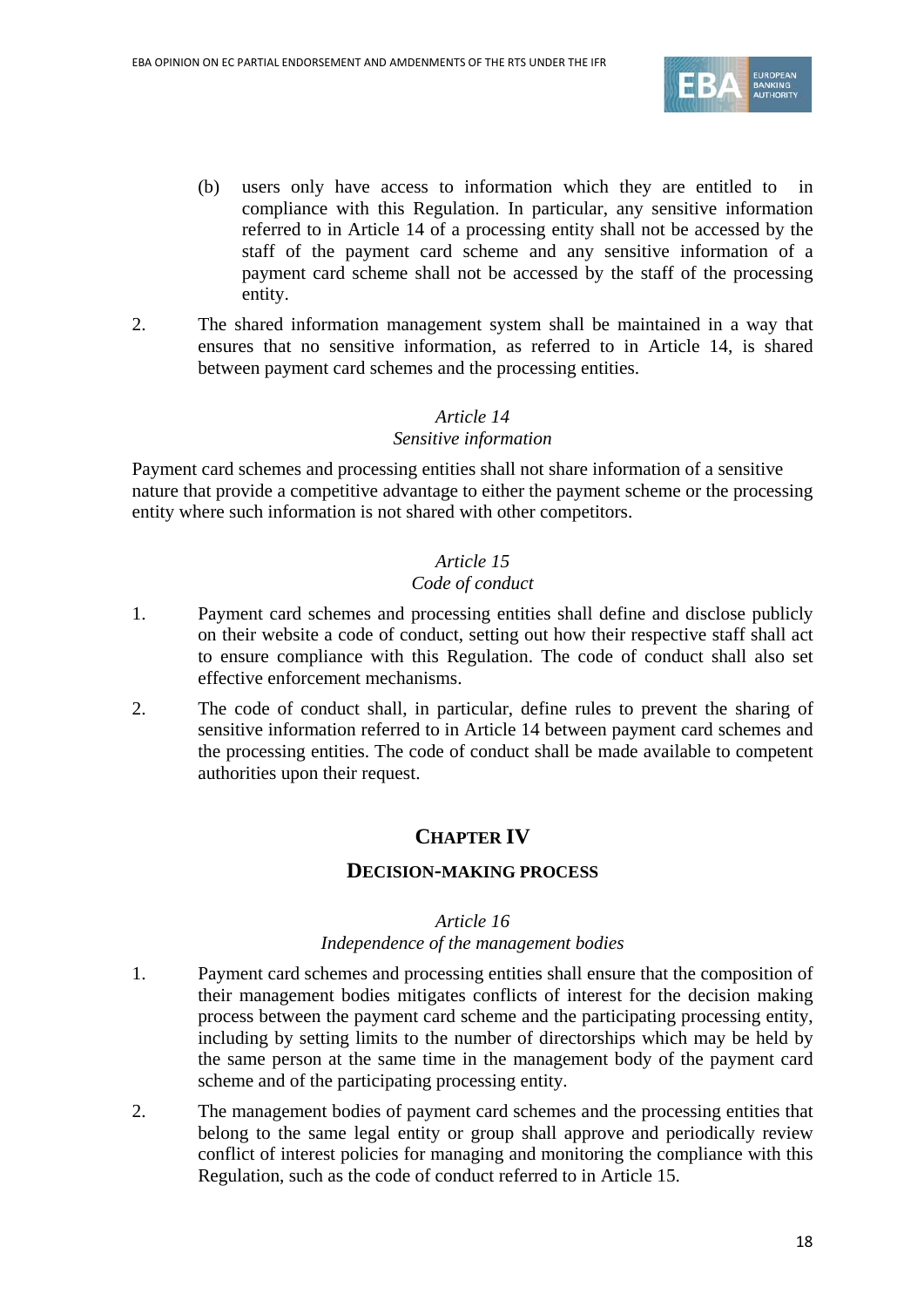

- 3. For the purposes of paragraph 2 and where it is disproportionate to set limits to the number of directorships which may be held by the same person in accordance with paragraph 1, payment card schemes and processing entities shall establish:
	- (a) a dedicated composition of the management body responsible for decisions related to the payment card scheme activities, with the exemption of shared services referred to in Article 12, and which shall be composed of members of the management body that do not perform any executive function in relation to processing activities. Those members shall advise the management body on the payment card scheme strategy in compliance with this Regulation and assist the management body in overseeing the implementation of that strategy by senior management;
	- (b) a dedicated composition of the management body responsible for decisions related to the processing activities, with the exemption of shared services referred to in Article 12, and which shall be composed of members of the management body that do not perform any executive function in relation to payment card scheme activities. Those members shall advise the management body on the processing entity strategy in compliance with this Regulation and assist the management body in overseeing the implementation of that strategy by senior management;
	- (c) where part of the same legal entity, independent reporting lines from senior management of the payment card scheme business unit and the processing entity business unit respectively to the management body.
- 4. The organisational arrangements established in accordance with paragraph 3 shall be made available to competent authorities upon their request.
- 5. The management body shall retain overall responsibility for compliance with this Regulation.

## *Article 17*

#### *Annual operating plan independence*

- 1. Payment card schemes and processing entities shall have separate annual operating plans determining the budget, including capital and operating expenditures and possible authority delegations to engage such expenditures, which shall be submitted to their respective management body for approval or, where relevant, to the management body referred to in Article 16.
- 2. The separated annual operating plans shall be made fully available to competent authorities upon their request

## **CHAPTER V FINAL PROVISIONS**

## *Article 18 Entry into force*

This Regulation shall enter into force on the twentieth day following that of its publication in the Official Journal of the European Union.